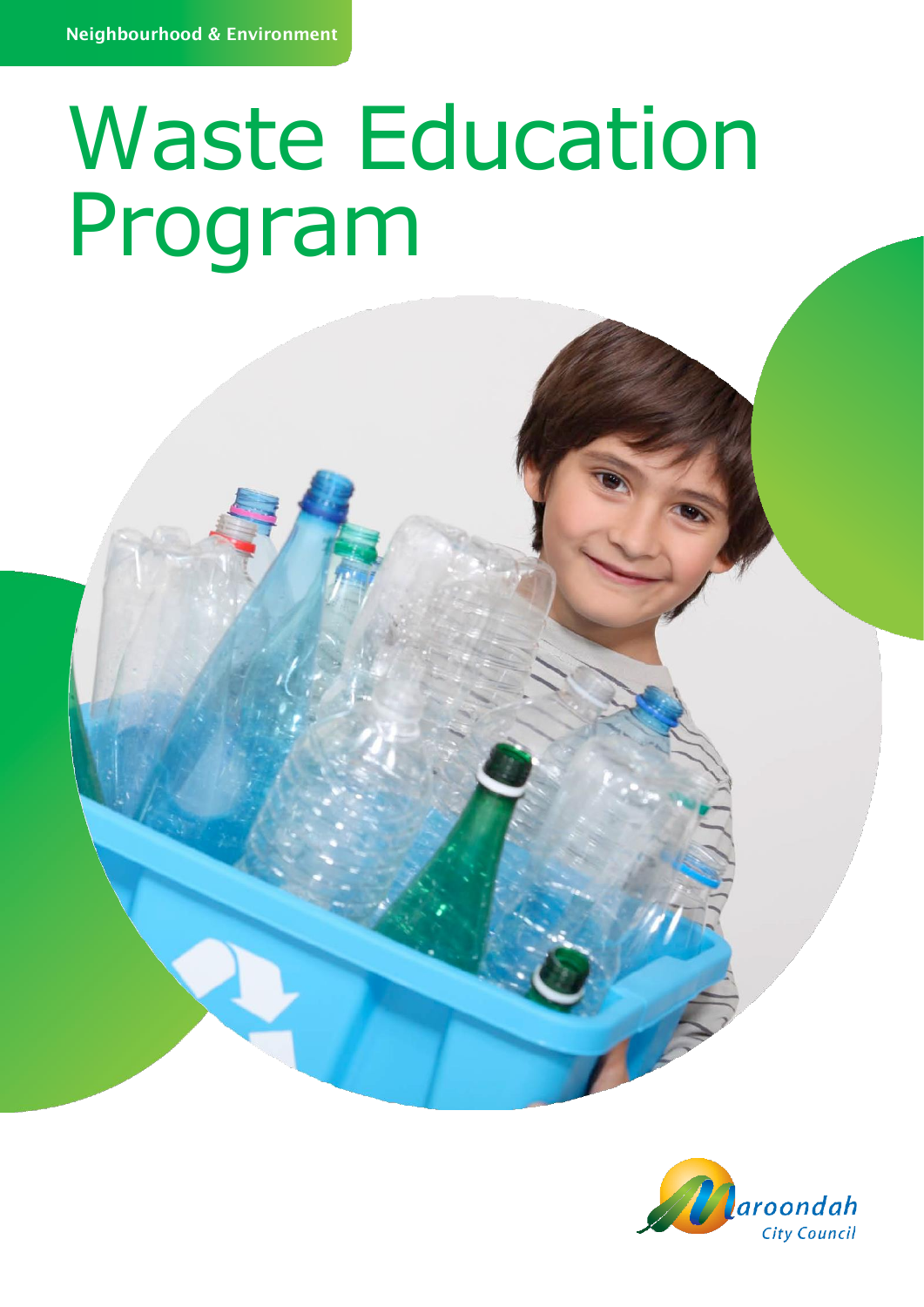## Maroondah City Council's FREE Waste Education Program raises awareness of waste and litter issues within the community. It ensures students and teachers are provided with the knowledge to make informed decisions; ultimately contributing to Council's vision to reduce waste in our local community.

The Waste Education Program is specifically designed for primary and secondary school students. All presentations cover major waste and litter issues, and feature examples relating to the students' local environment. Each lesson is tailored to the year level and their current understanding of the subject.

### Learning standards

The Waste Education Program complements several domains of theVictorianCurriculum Foundation – 10 and each lesson relates to specific year level standards.



#### Audience Lesson overviews – Primary and Secondary School

#### Food for thought

Students learn what food waste is, where it comes from, the impacts of food waste on the environment and how to reduce it. Years 3-6 and Secondary School

#### It**'**s a wormy world

Students will learn how worms and a worm farm can help reduce our food waste, what types of food waste can go in a worm farm and how to care for and maintain a worm farm. Can also be run as a worm farm set up. Years P-6 and Secondary School

#### Caught on composting

Students will learn how a compost bin can help reduce our food and garden waste, what materials can go in a compost bin and how to care for and maintain a compost bin using the ADAM recipe. Can also be run as a compost bin set up. Years 3-6 and Secondary School

#### Being resourceful

Students will gain an understanding of how human activities impact the environment, identify natural resources, learn the benefits of recycling and identify how to reduce our impact on the environment. Years 5-6 and Secondary School

#### Recycling rules

Students will learn about the impacts of landfill; the importance of recycling and what materials can be recycled in our recycling bins at home. Years P-6

#### Litter, litter everywhere

Students learn about the impacts of litter on the environment, why people litter and how to reduce litter at school and in our broader community. Years P-6 and Secondary School

Did you know that most rubbish in schools is from food wrappersand drink packaging?

#### The wrap on wrapping

This session is a combination of previous sessions (nude food and waste wise shopping). Students learn about why we sometimes need packaging, the different types of packaging and how to reduce packaging - being a smart shopper and having a rubbish free lunch. Years 3-6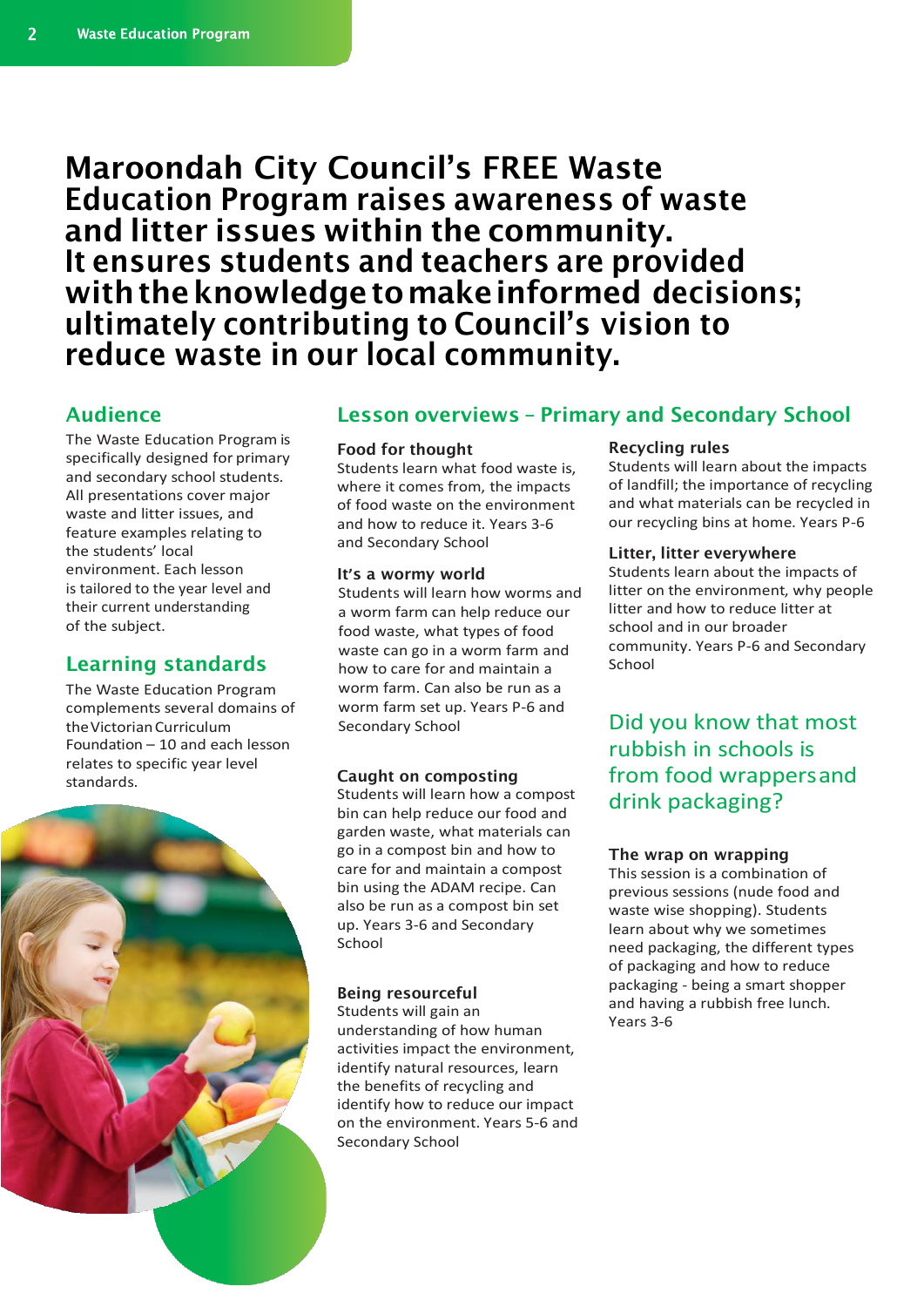#### Working up the waste hierarchy

This session would work well as a secondary / follow up session to a waste audit. The session introduces the waste hierarchy and how to create a behaviour change action plan. Years 4-6 and Secondary School

#### Beyond the bin

Students will learn what goes in what bin, as well as the journey each of the bin materials makes once we place our bins out on the kerb for collection. Years 3-6

#### Waste audits (1.5hrs)

#### The science of sorting

Students will hand sort waste from selected school bins, weigh the materials and work out the proportion of the sample that could be diverted from landfill. Students will create their own scientific report to look at the results from the audit. Years 3-6 and Secondary School.

This information is then used to assist students to assess the school's current waste practices and develop a waste minimisation plan specific to your school. Schools will also be provided with a waste audit report, to showcase the audit results and identify any areas of opportunity.

Waste audits are required for schools to complete their baseline data for the Resource Smart Schools Waste Module.

Formore information or to book an incursion, please contact Maroondah City Council's waste education provider, EnviroCom on (03) 9703 5288.